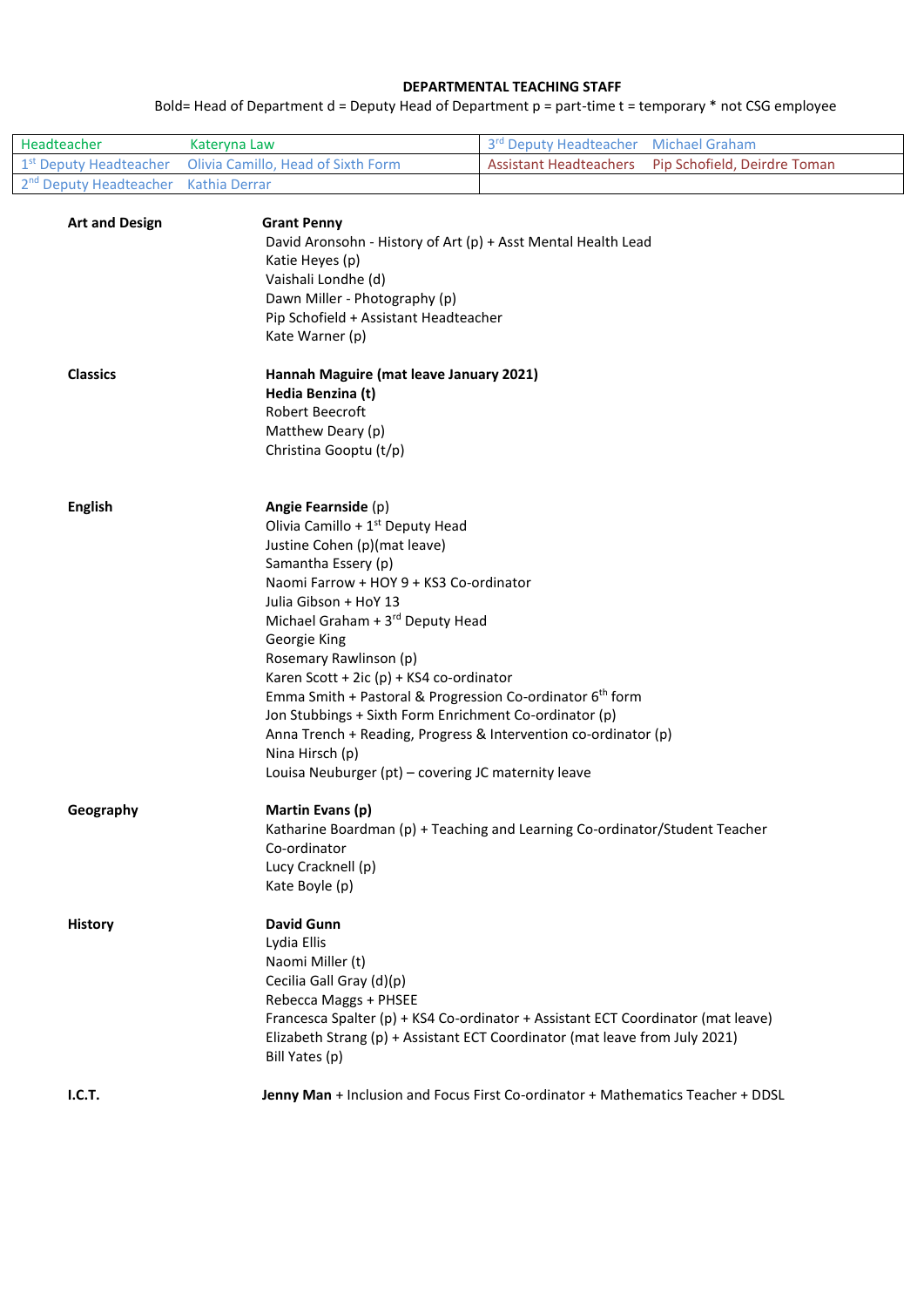## **DEPARTMENTAL TEACHING STAFF**

Bold= Head of Department d = Deputy Head of Department p = part-time t = temporary \* not CSG employee

| <b>Learning Support</b>          | Janet Pringle SENDCO + EAL Coordinator + mathematics teacher<br>Grazyna Fulford SEN (p)                                                                                                                                                                                                                                    |
|----------------------------------|----------------------------------------------------------------------------------------------------------------------------------------------------------------------------------------------------------------------------------------------------------------------------------------------------------------------------|
| <b>Mathematics</b>               | <b>Simon Howard</b><br>Rafidah Al-zeer<br>Grace Geilinger + KS5 co-ordinator<br>Layla Ghorbannejad + Maths KS3 Co-ordinator (p)<br>Taslima Hussain (p)<br>Kateryna Law + Headteacher<br>Thomas Low<br>Corina Nicolau (p) + Deputy HOY<br>Elena Opinca (p)<br>Josie Pinder + 2ic + KS4 Co-ordinator<br>Roberto Savoia + EPQ |
| <b>Economics</b>                 | Hormoz Firouzbakhsh + HoY 12<br>Orlando Hill (p)                                                                                                                                                                                                                                                                           |
| <b>Modern Languages</b>          | Hedia Benzina<br>Maria Pineda Garcia (d)(mat leave)<br>Katie Brown + HOY 10<br>Kathia Derrar + 2 <sup>nd</sup> Deputy Head + DSL<br>Conchy Manas + HOY 8<br>Cristina Jerez De La Pena (t) - covering MG maternity leave                                                                                                    |
| <b>Music</b>                     | <b>Will Byers</b><br>Eve Gordon + Student Teacher Assistant Co-ordinator<br>Tom Cambata (p)                                                                                                                                                                                                                                |
| <b>Physical Education</b>        | <b>Angelene Devine</b><br>Simone Hamilton + Careers Education & Guidance Co-ordinator (main school)                                                                                                                                                                                                                        |
| <b>Science</b>                   | Lynda Charlesworth + SCITT co-ordinator<br>Emma Beach<br>Susanna Butterworth (p)<br>Mei Alvarado + HOY 7<br>Simon Flynn<br>Janice Joseph + (KS3 Co-ordinator)<br>Alan Gregan (p)<br><b>Justin Harvey</b><br>Roqeyah Rahman (p)<br>Ladon Semsidini + Progress Interventions co-ordinator<br>Katherine Totten (d)            |
| <b>Technology</b>                | Leanne Ronayne + HOY 11<br>Sally Burns (p)<br>Deirdre Toman + Assistant Headteacher + i/c Food Tech                                                                                                                                                                                                                        |
| <b>Theology &amp; Philosophy</b> | <b>Michael O'Connell</b><br>Paul Glantz (p)<br>Sean May (p)                                                                                                                                                                                                                                                                |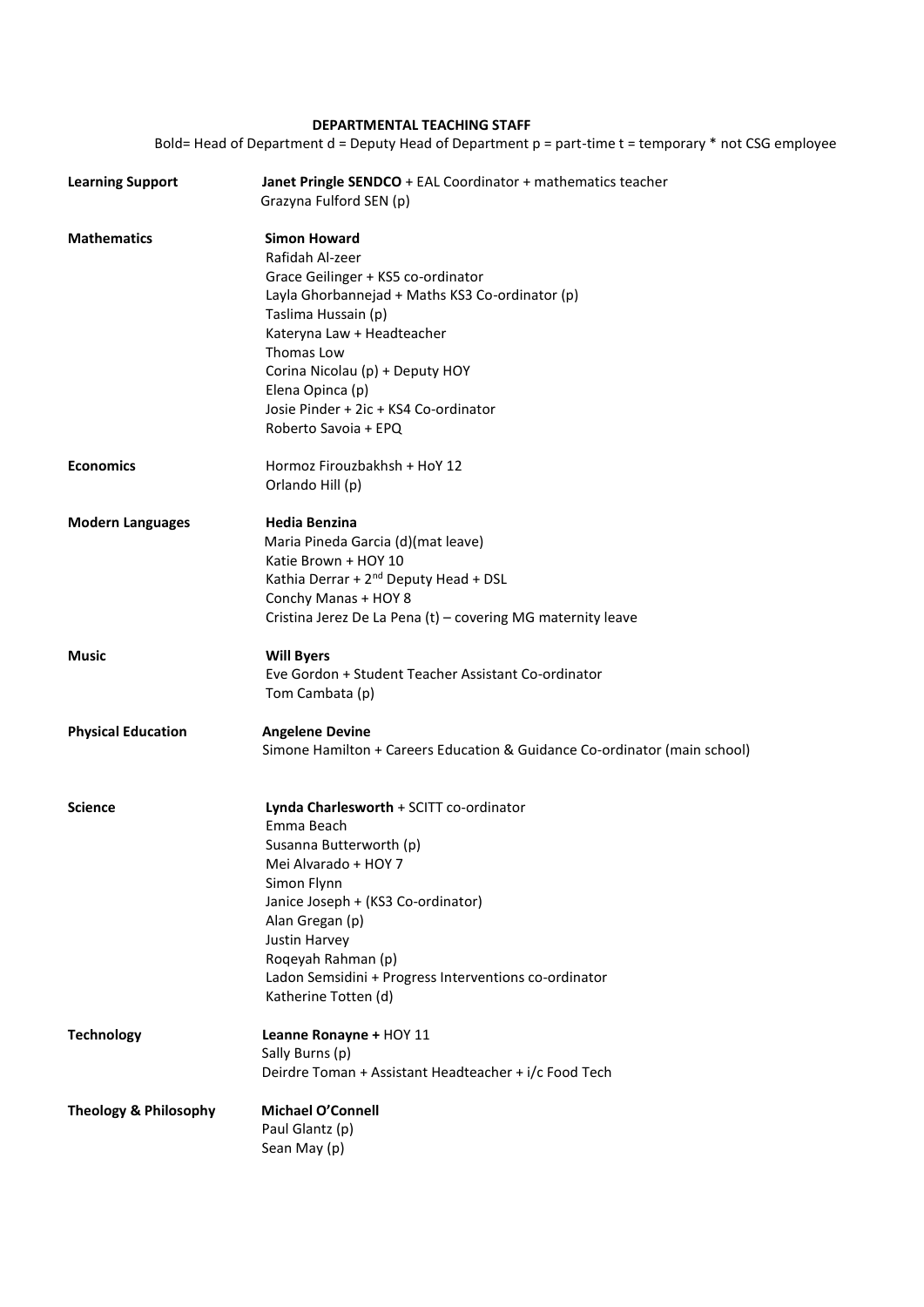#### **SUPPORT & PERIPATETIC STAFF**

**ADMINISTRATION:**

(f) = full-time (p) = part-time staff are term time unless marked (a) = all year round  $*$  not CSG employee

**Bursar Agnes Chiano (t) HR Admin & SLT Support Katherine Newton (f) Secretary to Headteacher** Jennifer Tani (f) **Office Manager** Seonia Rose (f) **Attendance Officer (Main School) &** Lynn Caufield (f) **Administrative Staff Karen Chohan (f) (a)** Sarah Clark (f) Data Manager **Jimi Appleton (f) Assessment & Data Asst Tessa Nayagam (p) Cover Manager**  Faith Opito + music admin. asst. **Examination Officer Lou Lennon** (p) **Deputy Examination Officer Liz Sassie (p) Finance Manager Lynda Farrell** (f)(a) **Finance Officer Calculate Contract Contract Orieta Dervishi (f) Sixth Form Office Manager Caroline Black (f) mat leave** Anja Theobald (t) covering CB mat leave **Sixth form attendance officer Tessa Nayagam (p) Sixth Form Administrative Staff** Jane O'Connell (p) **Head of ICT Support Biljana Raspudic (f) ICT Network Analyst Archie Santos (f)(a) Clerk to the Governors Duska Cutler (p) CURRICULUM / PASTORAL: Child Psychotherapist** TBC (p)\* **Connexions Adviser Jessica Ahmed (p)\* External External** Dr Claire Cox (Educational psychologist) FeiFei Shieh (CAMHS) **Education Welfare Officer Rickiesha Williams (p - Mon/Tues) Learning Mentors Colette Kennedy** (f) + Work Experience Co-ordinator Lucinda Beckles (f) **Counsellors Amanda Glass - 6th form (p)\*** William Kenyon – 6<sup>th</sup> form (p/voluntary) **Countary Learning Mentor** Mich Jonas – 6th form (p/voluntary) **Librarian** Susan Green (f) **UCAS Support Nicola Bayley (p) + Iain Lanyon (Autumn term/voluntary) Nicola Bayley (p) + Iain Lanyon (Autumn term/voluntary) Vocational Curriculum 1990 Medici Onwuagha – Hairdressing & Beauty Therapy (p) + Teaching Assistant Music Admin. Assistant Faith Opito (p) + cover manager**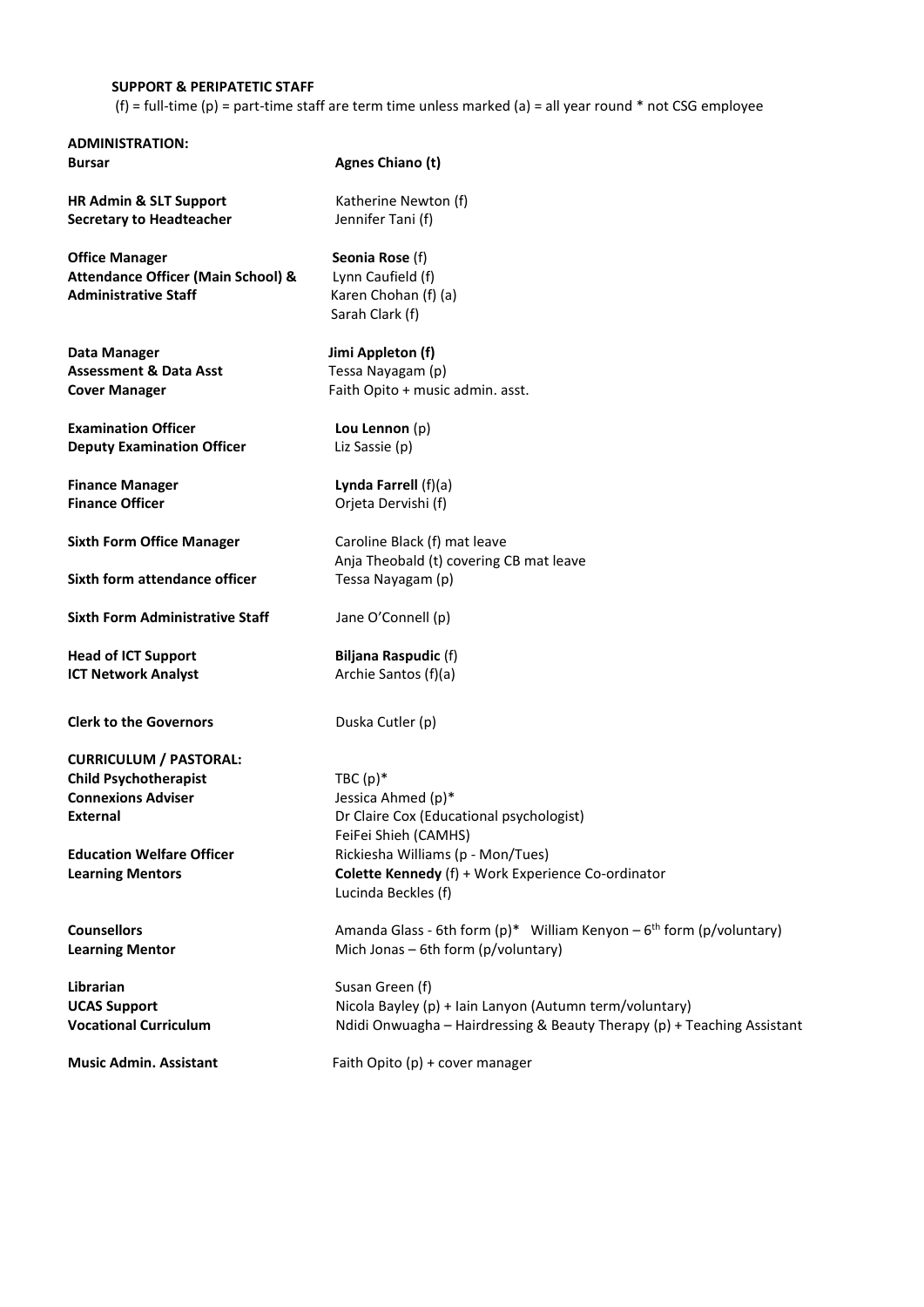## **SUPPORT & PERIPATETIC STAFF**

(f) = full-time (p) = part-time staff are term time unless marked (a) = all year round  $*$  not CSG employee

| LSAs: (p) | Ndidi Onwuagha                       | Vaishali Nermeti (p/t) |
|-----------|--------------------------------------|------------------------|
|           | Maria Boukhari                       | Clara McDade (p/t)     |
|           | Gillian Walsh                        |                        |
|           | Rosa Robinson                        |                        |
|           | Emily Moon( $p$ )( $t$ )             |                        |
|           | Miriam McDade (6 <sup>th</sup> form) |                        |
|           |                                      |                        |

**MFL Language Assts: (p)** Sandrine Marinho (p) + 1 TBC

## **Peripatetic Music Instrumental Teachers \***

|                                            |                                                                        | <b>Day</b>   |                        |                                                     | <b>Day</b> |
|--------------------------------------------|------------------------------------------------------------------------|--------------|------------------------|-----------------------------------------------------|------------|
| <b>Bass</b>                                | Amy Baldwin                                                            | Wed          | Oboe & Music<br>Theory | <b>Clare Hoskins</b>                                | Tues       |
| <b>Brass</b>                               | Richard Martyn                                                         | Tu+Th+Fri    |                        |                                                     |            |
| Cello                                      | Zara Hudson-<br>Kozdoj                                                 | Mon          | Piano                  | Eriko Ishihara                                      | Wed+Th     |
| Clarinet                                   | Shelley Levy                                                           | <b>Tues</b>  | Piano                  | Nikki Yeoh                                          | $Tu+Th$    |
| <b>Classical Guitar</b>                    | Steven Edwards                                                         | <b>Thurs</b> | Viola/Violin           | Carl Fulbrook                                       | Mon        |
| Double Bass                                | Paul Moylan                                                            | Mon          | Violin/Piano           | <b>Clare Connors</b>                                | Fri        |
| Drums                                      | Tom Cambata                                                            | Mon          | Voice                  | Ella Jones (Grace<br>Nyandoro maternity<br>cover)   | Fri        |
| Drum+Percussion                            | Oliver Pooley<br>(Francesca<br>Lombardelli<br>covering for<br>absence) | Wed          | Voice                  | Marta Capponi (Chiara<br>Marcon maternity<br>cover) | Fri        |
| Flute                                      | Kate Hannent                                                           | Mon          | Voice                  | Kate Fun                                            | Wed        |
| Flute                                      | Susan Torke                                                            | Mon          | Voice                  | Jenny Morgan                                        | Mon+Tu+Fri |
| Flute & Saxophone                          | Daisy Coole                                                            | Wed+Fri      | Voice                  | Theresa Nyandoro                                    | Mon        |
| Guitar                                     | James Forster                                                          | Mon+Th       | Voice                  | Rebecca Wilkins                                     | Tues       |
| Music Technology                           | Dan Holland                                                            | Wed          | Bassoon                | Hugh Woolley                                        | flexible   |
| Trombone, Trumpet,<br>French horn, Baryton | Simon Da Silva                                                         | Mon          |                        |                                                     |            |

#### **TECHNICIANS**

| <b>Art Technicians</b>                                                 | Kevin Logan (p)<br>Anna Pearshouse (p)                                              |                      |
|------------------------------------------------------------------------|-------------------------------------------------------------------------------------|----------------------|
| <b>Art Therapist</b>                                                   | Martina Nalesso (SEN)(p) - Mondays                                                  |                      |
| <b>Music Technician</b><br><b>Technology Technicians</b>               | Joe Gautrey<br>Jamie Hosegood - (p)<br>Anna Pearshouse - Textiles (p)               |                      |
| <b>Science Technicians</b>                                             | Agnes Szervanszky-Marriott (f)<br>Ruth Araia (f)<br>Zef Lleshi (p)<br>Mary Bath (p) |                      |
| <b>PREMISES:</b><br><b>Senior SSO</b><br><b>Site Services Officers</b> | Peter Revell (p)<br>Donal Ryan (f)(a)                                               | Matthew Lakey (f)(a) |